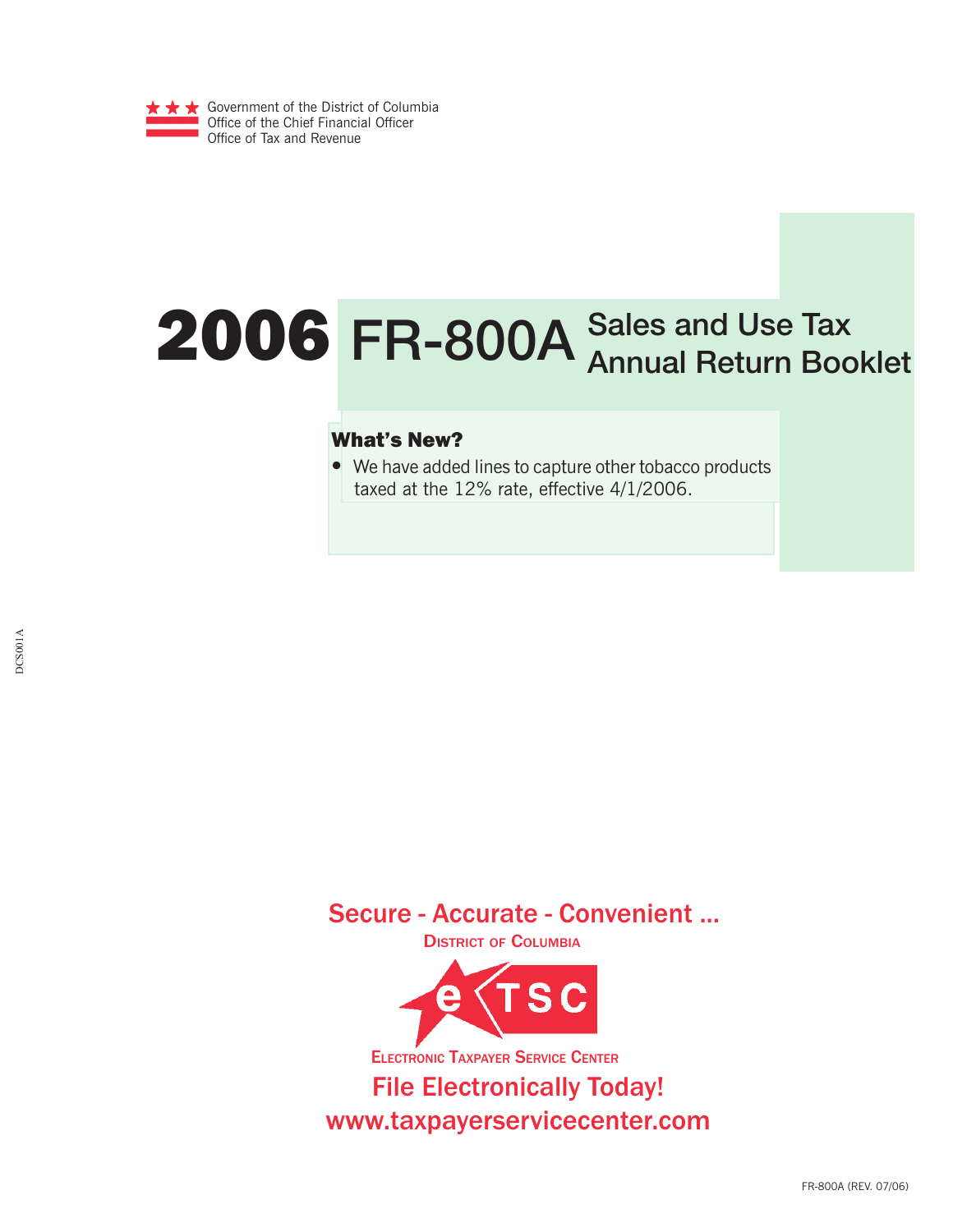## Need assistance?

File or pay online: www.taxpayerservicecenter.com

#### Get tax forms

 Download forms at www.taxpayerservicecenter.com Request forms by fax: 202-727-4TAX(4829) (option 4)

Request forms by mail: 202-442-6546

Pick up forms:

**Office of Tax and Revenue Reeves Center Center Municipal Center All North Capitol St NE Lobby 2000 14th St NW Lobby 300 Indiana Av NV** 941 North Capitol St NE Lobby 2000 14th St NW Lobby 300 Indiana Av NW Lobby 8:15 am–4:30 pm 7 am–7 pm 6:30 am–8 pm

Recorder of Deeds Building Milson Building MLK Jr Memorial Library 515 D St NW Lobby 1350 Pennsylvania Av NW 901 G St NW 8:30 am–4:30 pm 7 am–7 pm 7 am–7 pm Sunday, 1-5 pm

**3220 Pennsylvania Av SE** 441 4<sup>th</sup> St NW Lobby

Tuesdays & Thursdays

8:15 am–4:30 pm 7 am–7 pm

Monday–Thursday 10 am–9 pm **Penn Branch Cone Judiciary Square** Friday, Saturday 10 am–5:30 pm

#### Ask tax questions

Contact our Customer Service Call Center: 202-727-4TAX(4829)

Monday–Friday Monday-Friday

 Regular hours Extended hours 8:15 am-4:30 pm <br>
April 2 - 17 - 8:15 am-8 pm

#### Ask tax questions; get free tax preparation help

Visit our Walk-In Center, 941 North Capitol St NE 1<sup>st</sup> floor Regular hours Extended hours 8:15 am-4:30 pm April 2 - 17 - 8:15 am-8 pm Monday–Friday Monday–Friday

Visit our Penn Branch Satellite Center, 3220 Pennsylvania Av SE Regular hours 8:15 am–4:30 pm Tuesdays & Thursdays

## Do you need help with this form? Come to our Walk-In Center, at 941 North Capitol St NE.

Are you unable to hear or speak? Call the DC Relay Service, 202-855-1234.

[Chinese/中文] 您需要協助閱讀或了解英文嗎? 請致電 202-727-4829 或請到 941 North Capitol St NE, 要求免費語言熱線(Language Line)口譯員協助您。

[Korean/한국어] 영어를 읽거나 이해하기 위해 다른 사람의 도움이 필요하십니까? 202-727-4829 번 으로 전화하시거나 941 North Capitol St NE 를 방문하십시오. 귀하를 도와드릴 무료 랭귀지 라인(Language Line) 통역사를 요청하십시오.

[Spanish/Español] ¿Necesita ayuda para leer o entender inglés? Llame al 202-727-4829 o venga a 941 North Capitol St NE. Pida que le asignen un intérprete de la Línea de los Idiomas (Language Line) para que le ayude, sin costo alguno.

[Vietnamese/Tiếng Việt] Quý vị có cần giúp đỡ để đọc và hiểu Anh ngữ không? Xin gọi 202-727-4829 hoặc đến 941 North Capitol St NE. Yêu cầu có được thông dịch viên Đường Dây Ngôn Ngữ (Language Line) để giúp đỡ miễn phí cho quý vi.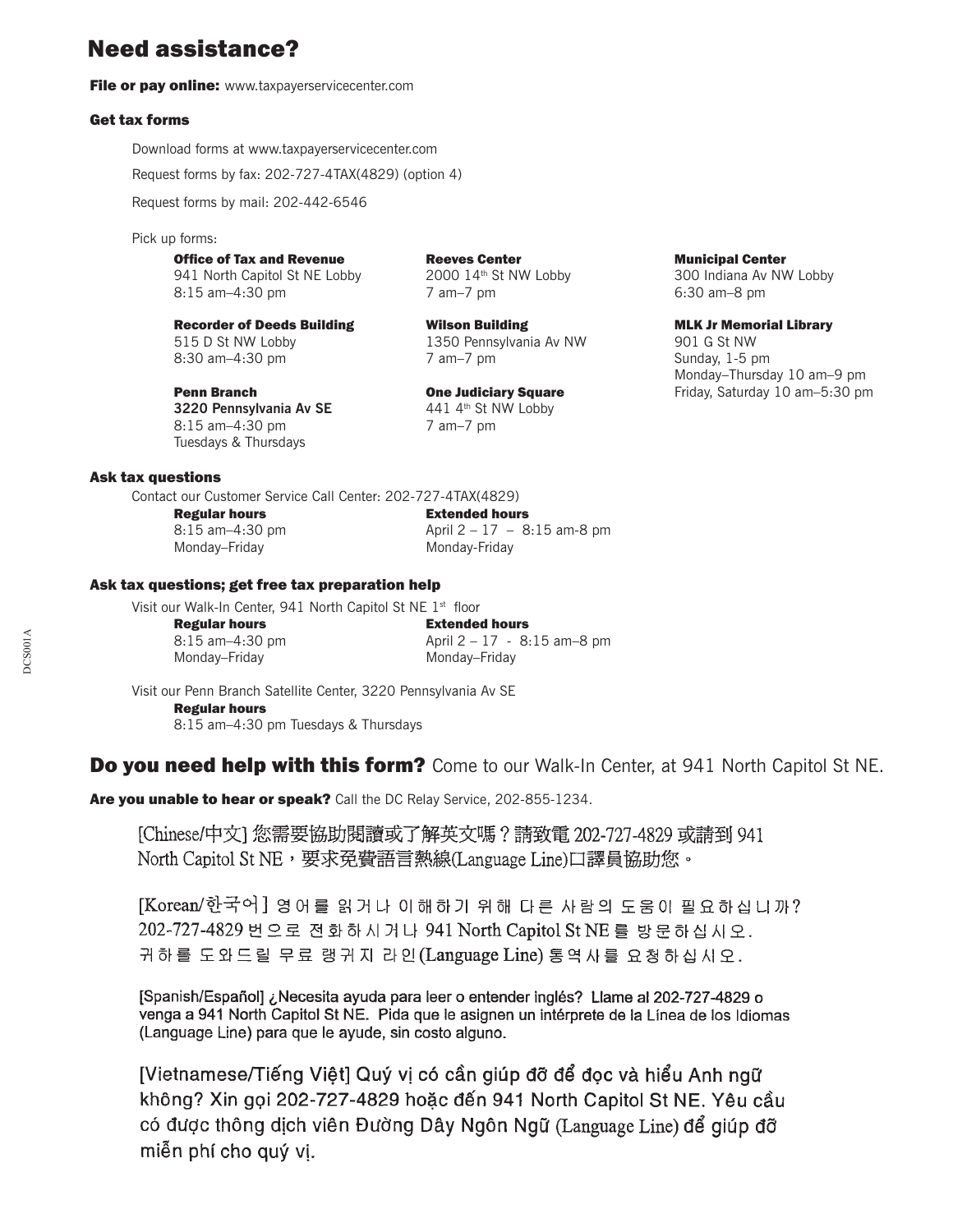## Annual Sales and Use Tax Return Filing Period and Due Date

Your return is due by January 20th of the year after the tax year being reported. If the due date falls on a Saturday, Sunday, or legal holiday, the return is due the next business day. You must file a return, even if you did not make any sales or no sales or use tax is due. Otherwise, you will receive a delinquency notice.

NOTE: If your monthly sales and use tax liability is consistently \$100 or more, call the Office of Tax and Revenue (OTR) at (202) 727-4TAX (4829) to change your filing frequency to monthly. If your liability exceeds \$25,000 in a month, you must file electronically. See www.taxpayerservicecenter.com for instructions.

## Final Return

If you will not be filing this return again because you are ending business operations, fill in the "final return" oval on the return.

## Forms

This booklet has all the forms and instructions you need. It is mailed to each registered taxpayer except those that file electronically or on a substitute form. You are responsible for filing and paying taxes on time whether or not you receive the forms.

## NAICS Business Activity Code

Please refer to FR-500 Combined Business Tax Registration Application booklet for a list of NAICS codes. They are also available on our website – www.taxpayerservicecenter.com.

## Payments

Write your Federal Employer Identification Number (FEIN) or Social Security Number (SSN), FR-800A and the tax year on your check or money order. Make it payable to the DC Treasurer and mail it with your return to: Office of Tax and Revenue, PO Box 96384, Washington, DC 20090-6384. You may pay at any branch of the Wachovia Bank in DC. You may also pay electronically – see our website www.taxpayerservicecenter. com.

## Dishonored Checks

You will be charged \$65 for any check you send to us that is dishonored.

## Exempt and/or Nontaxable Sales

- Sales to the United States or the DC Government or any of their instrumentalities;
- Sales to a semipublic institution with a DC Certificate of Exemption (FR-551);
- Sales to a purchaser who provides you with a DC Certificate of Resale (OTR-368);
- Sales delivered to a purchaser outside DC; and
- Certain sales in DC by a Qualified High Technology Company (QHTC) and certain sales to a QHTC. Fill in the QHTC oval, attach a copy of the QHTC-CERT form and enter the amount

in Column B, Line 14, QHTC exempt sales.

For more information on exemptions see DC Code §§47.2005 and 47.2001(2). Also see publication FR-379, General Information–Sales and Use Taxes.

NOTE: Charitable organizations must pay sales tax on taxable items that are not for purposes of maintaining, operating or conducting the activities of the organization. Charitable organizations must also collect sales tax if regularly engaged in making sales at retail.

## Tax Rates

- The **5.75% rate** applies to:
	- − Sales of tangible property delivered in DC;
	- − Rentals or leases of tangible personal property, except rentals of textiles to residential users;
	- − Sales of newspapers and publications;
	- − Sales of food or drinks sold through vending machines;
	- − Sales of certain services: real property maintenance, landscaping, employment, personnel placement, data processing, information, production, fabrication or printing, repairs or alterations of tangible personal property, copying, photocopying, duplicating, or mailing, delivery and laundering, dry cleaning, or pressing, unless the service is performed by coin-operated equipment;
	- − Sales of stationary two-way radio services, telegraph services, teletypewriter services, teleconferencing services, "900," "976," "915," and other "900" type telecommunication services, telephone answering services, and coin-operated telephone services. These services are exempt from sales tax if charges to the end-user are subject to the DC gross receipts or the toll telecommunication tax;
	- − Admissions to certain public events;
	- − Sales of local telephone service, gas, oil and electricity for commercial use; and
	- − Sales of solid fuel or steam.

For more details, see publication FR-379, General Information: Sales and Use Taxes (see www.taxpayerservicecenter.com)

- The 9% rate applies to sales of alcoholic beverages sold for consumption off the premises.
- z The **10% rate** applies to:
	- − All sales of food and drink served or prepared for immediate consumption or sold in or by restaurants, lunch counters, cafeterias, hotels, caterers, boarding houses, carry-out shops and similar places of business. This includes food or drink in a heated state, cold drinks dispensed on a self-service basis into a container; and frozen yogurt, ice cream, ice milk or sherbet sold in quantities of less than one pint;
	- − Rentals of motor vehicles and utility trailers, except those registered for commercial purposes;
	- − Sales of alcoholic beverages sold for consumption on the premises; and
	- − Sales of prepaid telephone calling cards.
- The **12% rate** applies to:
	- − Parking, storing or keeping motor vehicles or trailers;
	- − Effective 04/01/2006, tobacco products, other than cigarettes or premium cigars or pipe tobacco. This includes any product made primarily from tobacco that is intended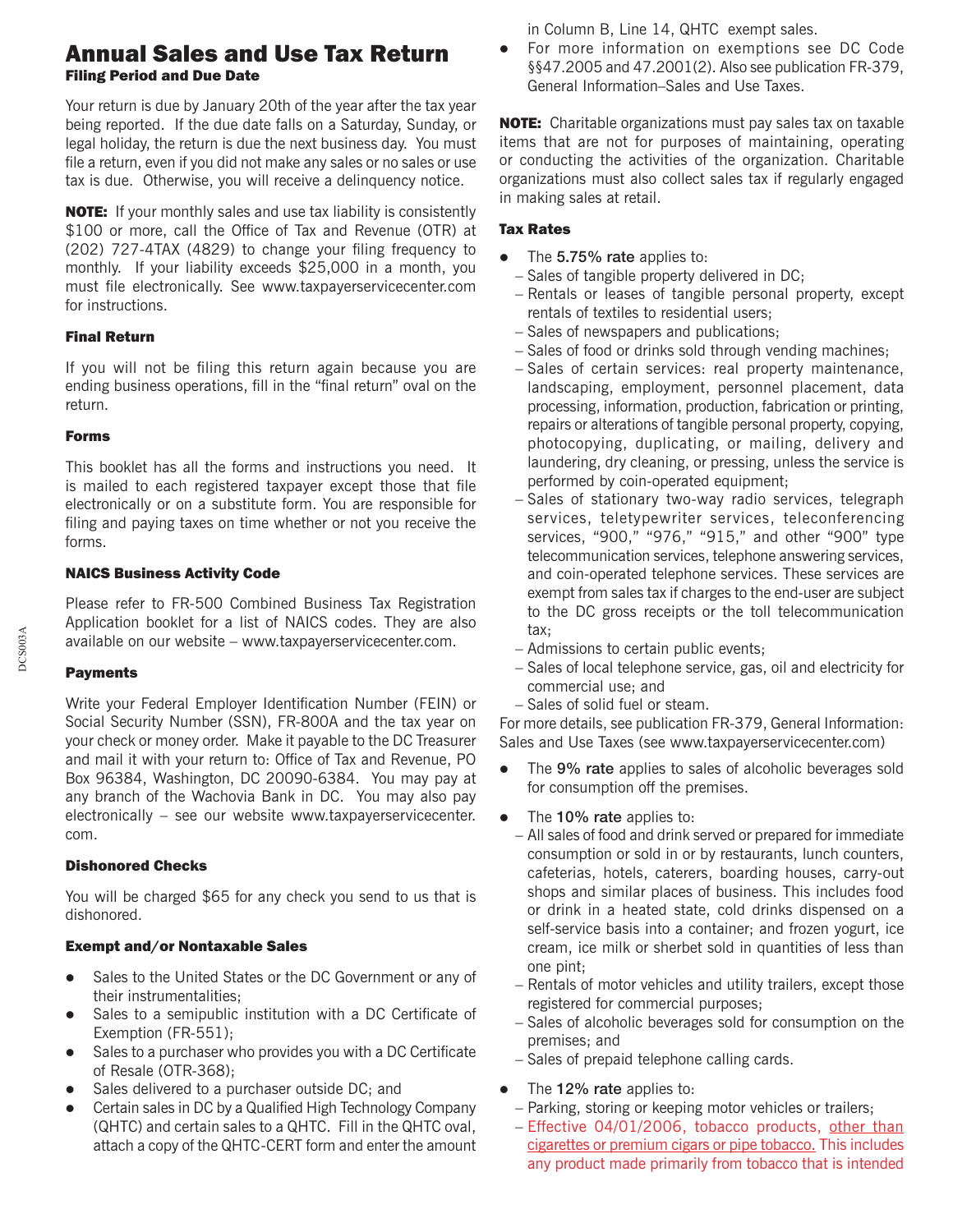for consumption by smoking, by chewing or as snuff. **NOTE:** A premium cigar means any individual cigar with a retail cost of \$2.00 or more or a packaged unit of cigars that has an average cost of \$2.00 or more per cigar.

• The 14.5% rate applies to charges for rooms, lodgings, or accommodations furnished to transients.

#### Rules for Reporting Sales and Use Taxes

You must charge and collect tax on the actual selling price. Report cash, credit and charge sales, including conditional sales, for the period each sale took place, even if you have not collected part of the sales price.

Do not deduct:

- Refunds you issued for previously reported sales, see Claim for Refund of Sales and Use Tax (FP-331) for detailed instructions on how to claim overpayments.
- Amounts for any sale of property that was later repossessed.

You may deduct bad debts. Subsequent collections of bad debts must be reported in full in the period you collected them. Expenses incurred in collecting bad debts are not deductible. (See: Title 9 of the DC Municipal Regulations available for purchase from: Office of Documents and Administrative Issuances, 441 4th St NW # 520S, Washington DC 20001- 2714.)

#### Criminal Penalties

You will be penalized if you are required to file a return or report, or perform any act under the provisions of the Sales and Use Tax Act, and —

- You fail to file the return or report. If convicted, you will be fined not more than \$3,000 or imprisoned for not more than 180 days, or both, for each failure.
- You willfully fail to timely file the return or report. If convicted, you will be fined not more than \$5,000 or imprisoned for not more than 180 days, or both.
- You willfully attempt to evade or defeat a tax; or willfully fail to collect, account for, or pay over a tax; you are subject to other penalties (see DC Code §47-4101 and 4102).

These penalties are in addition to penalties for false statements under DC Code §22-2405. Corporate officers may be held personally liable for the payment of taxes owed if not paid to DC.

#### Penalty and Interest Charges

OTR will charge —

- $\bullet$  A penalty of 5% per month if you fail to file a return or pay any tax due on time. It is computed on the unpaid tax for each month, or fraction of a month, that the return is not filed or the tax is not paid. It may not exceed an amount equal to 25% of the tax due.
- A 20% penalty on that portion of an underpayment of taxes attributable to negligence. Negligence is a failure to make a reasonable attempt to comply with the law or to exercise ordinary and reasonable care in preparing tax returns

without the intent to defraud. One indication of negligence is a failure to keep adequate books and records.

- $\bullet$  Interest of 10% per year, compounded daily, on a late payment.
- A civil fraud penalty of 75%.

#### Use Tax Reporting

You must report the cost of all personal property and taxable services used or consumed by you in DC on which sales tax has not been paid to any state. This includes the cost of items purchased under a Certificate of Resale and withdrawn from stock for personal use or for use in the conduct of your business. QHTC filers do not need to report use tax on certain purchases. See publication FR-399, Qualified High Technology Companies for more details.

#### Overpayment of Sales or Use Tax

You cannot claim credit on your FR-800A for an overpayment of sales or use tax from a prior year. To claim an overpayment you must file a Claim for Refund of Sales and Use Tax (FR-331). If you need more information, please call (202) 727-4829. For tax forms, call (202) 442-6546 or visit www.taxpayerservicecenter.com.

#### Amended Returns

You can correct a previously filed return by filing an amended return. Fill in the Amended return oval on the FR-800A and show the corrected figures. All amended returns requesting a refund must be accompanied by a Form FR-331.

#### Use Tax

**Line 1, Taxable at 5.75%:** In Column B enter the Taxable amount of all items or services you used in DC for the year being reported and on which you have not paid a sales tax to any state. Multiply the amount by **.0575** and enter the result on Line 1C.

**Line 2, Taxable at 9%:** In Column B enter the Taxable amount of alcoholic beverages used by you in DC for the year being reported and on which you have not paid a sales tax to any state. Multiply the amount by **.09** and enter the result on Line 2C.

**Line 3, Taxable at 10%:** In Column B enter the Taxable amount of all food and drink used or consumed in DC, or rentals of motor vehicles or utility trailers (except those registered for commercial purposes) for the year being reported and on which you have not paid a sales tax to any state. Multiply the amount by **.10** and enter the result on Line 3C.

**Line 4, Taxable at 12%:** In Column B enter the Taxable amount of Other Tobacco Products purchased on which you have not paid a sales tax for the year being reported. Multiply the amount by .12 and enter the result on Line 4C.

**Line 5, QHTC exempt purchases:** Enter the amount exempt from use tax if you are a certified QHTC. Fill in the QHTC oval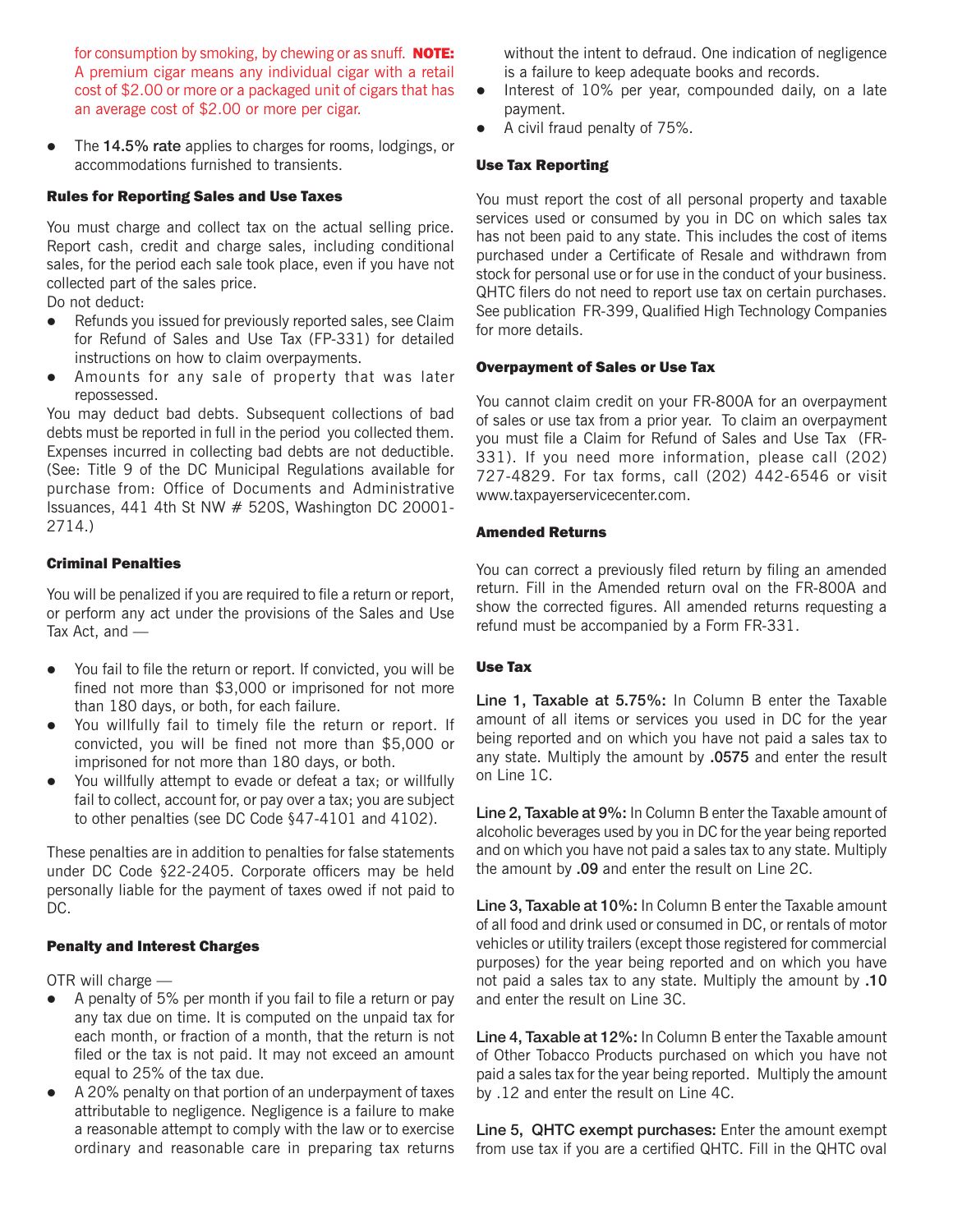at the top of the form and attach a copy of your QHTC-CERT form.

**Line 6, Total use tax:** Add Lines 1C, 2C, 3C and 4C and enter the result on Line 6C.

### Sales Tax

**Line 7: Taxable at 5.75%.** In Column B enter the amount of all sales taxed at 5.75% for the year being reported. Multiply the amount by **.0575** and enter the result on Line 7C.

**Line 8: Taxable at 9%.** In Column B enter the amount of all sales taxed at 9% for the year being reported. Multiply the amount by **.09** and enter the result on Line 8C.

**Line 9: Taxable at 10%.** In Column B enter the amount of all sales taxed at 10% for the year being reported. Multiply the amount by **.10** and enter the result on Line 9C.

**Line 10a: Taxable at 12%.** In Column B enter the amount of all sales of parking, storing or keeping motor vehicles taxed at 12% for the year being reported. Multiply the amount by .12 and enter the result on Line 10aC.

**Line 10b: Taxable at 12%.** In Column B enter the amount of all sales of Other Tobacco Products taxed at 12% for the

year being reported. Multiply the amount by .12 and enter the result on Line 10bC.

**Line 11: Taxable at 14.5%.** In Column B enter the amount of all sales taxed at 14.5% for the year being reported. Multiply the amount by **.145** and enter the result on Line 11C.

**Line 12, Column B.** Add the entries on Lines 7B–11B and enter the result as the Total taxable sales.

**Line 12, Column C.** Add the entries on Lines 7C–11C and enter the total as Total sales tax.

**Line 13, Column B.** Enter your Total exempt sales for the sales year being reported. Include the QHTC exempt sales amount from Line 14B. If you have QHTC exempt sales, fill in the QHTC oval at the top of the form and attach a copy of your QHTC-CERT form.

**Line 15, Column B.** Enter the total of Lines 12B and 13B.

**Line 16, Column C.** Add Lines 6C (Total use tax) and 12C (Total sales tax), enter the Tax amount due.

## **Preparer Tax Identification Number (PTIN)**

A PTIN is issued by the IRS to a paid preparer who applies for one. A PTIN may be used instead of the preparer's SSN.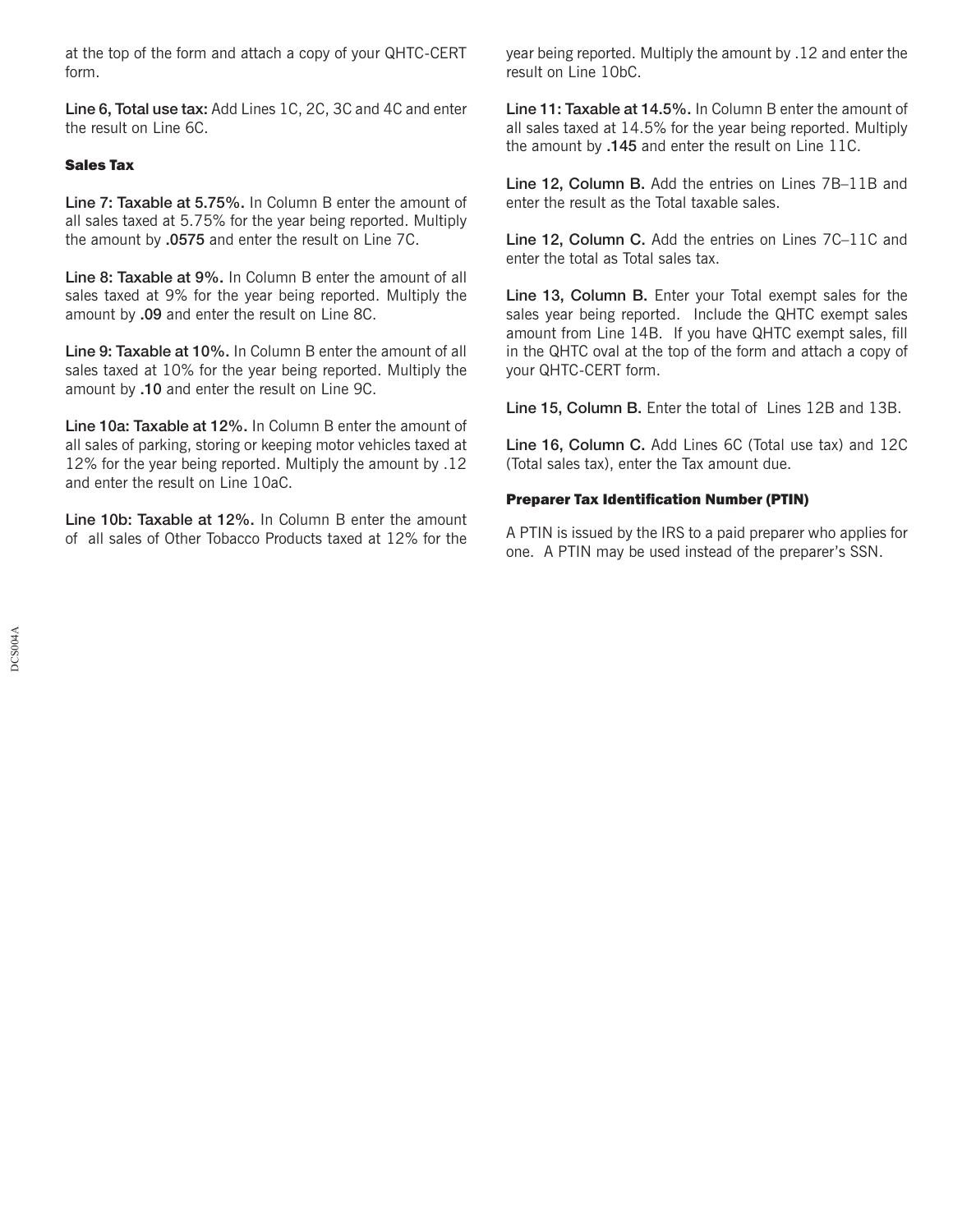|                                                                                                                                           | District of Columbia                                                                        |      |       | Annual Return                         |       |  | 2006 FR-800A Sales and Use Tax                                             |                                              |                   |                                                                |                          |                                                                            |  |  |  |
|-------------------------------------------------------------------------------------------------------------------------------------------|---------------------------------------------------------------------------------------------|------|-------|---------------------------------------|-------|--|----------------------------------------------------------------------------|----------------------------------------------|-------------------|----------------------------------------------------------------|--------------------------|----------------------------------------------------------------------------|--|--|--|
| Taxpayer Identification Number<br>if FEIN<br>if Amended return<br>Fill in:<br>Fill in<br>Fill in<br>if final return<br>if SSN<br>Fill in: |                                                                                             |      |       |                                       |       |  |                                                                            |                                              |                   |                                                                | <b>OFFICIAL USE ONLY</b> |                                                                            |  |  |  |
| Business name                                                                                                                             |                                                                                             |      |       |                                       |       |  |                                                                            |                                              |                   |                                                                |                          |                                                                            |  |  |  |
|                                                                                                                                           |                                                                                             |      |       |                                       |       |  |                                                                            | Fill in:<br>Account Number (provided by OTR) |                   | if certified Qualified High Technology Company (QHTC)          |                          |                                                                            |  |  |  |
|                                                                                                                                           | Mailing address line 1 Fill in                                                              |      |       |                                       |       |  | if this is your first return or your address changed from your last return |                                              |                   |                                                                |                          |                                                                            |  |  |  |
| Mailing address line 2                                                                                                                    |                                                                                             |      |       |                                       |       |  |                                                                            | NAICS code                                   |                   |                                                                | Due date                 |                                                                            |  |  |  |
| City                                                                                                                                      |                                                                                             |      | State | $Zip Code + 4$                        |       |  |                                                                            |                                              |                   |                                                                |                          |                                                                            |  |  |  |
|                                                                                                                                           |                                                                                             |      |       |                                       |       |  |                                                                            |                                              |                   |                                                                |                          | File a return even if no sales were<br>made or no sales or use tax is due. |  |  |  |
| Column A<br>Description                                                                                                                   |                                                                                             |      |       | Column B - Taxable amount             |       |  |                                                                            | Tax Rate                                     |                   | Column C - Tax due - multiply column B by tax rate, enter here |                          |                                                                            |  |  |  |
| 1. Use<br>Taxable at 5.75%                                                                                                                | 1B                                                                                          |      |       |                                       |       |  |                                                                            | X .0575                                      | 1C                |                                                                |                          |                                                                            |  |  |  |
| 2. Use<br>Taxable at 9%                                                                                                                   | 2B                                                                                          |      |       |                                       |       |  |                                                                            | X .09                                        | 2C                |                                                                |                          |                                                                            |  |  |  |
| 3. Use<br>Taxable at 10%                                                                                                                  | 3B                                                                                          |      |       |                                       |       |  |                                                                            | $X$ .10                                      | 3C                |                                                                |                          |                                                                            |  |  |  |
| 4. Use - other tobacco<br>Taxable at 12%                                                                                                  | 4B                                                                                          |      |       |                                       |       |  |                                                                            | $X$ .12                                      | 4C                |                                                                |                          |                                                                            |  |  |  |
| excluded from Line 1B                                                                                                                     | 5. QHTC exempt purchases 5B                                                                 |      |       |                                       |       |  |                                                                            |                                              |                   |                                                                |                          |                                                                            |  |  |  |
|                                                                                                                                           |                                                                                             |      |       |                                       |       |  |                                                                            |                                              | 6C                |                                                                |                          |                                                                            |  |  |  |
| 7. Sales<br>Taxable at 5.75%                                                                                                              | 7B                                                                                          |      |       |                                       |       |  | X                                                                          | .0575                                        | 7C                |                                                                |                          |                                                                            |  |  |  |
| 8. Sales<br>Taxable at 9%                                                                                                                 | 8B                                                                                          |      |       |                                       |       |  | X                                                                          | .09                                          | 8C                |                                                                |                          |                                                                            |  |  |  |
| 9. Sales<br>Taxable at 10%                                                                                                                | <b>9B</b>                                                                                   |      |       |                                       |       |  |                                                                            | $X$ .10                                      | 9C                |                                                                |                          |                                                                            |  |  |  |
| 10a. Sales-parking<br>Taxable at 12%                                                                                                      | 10aB                                                                                        |      |       |                                       |       |  |                                                                            | $X$ .12                                      | 10aC              |                                                                |                          |                                                                            |  |  |  |
| 10b. Sales-other tobacco 10bB<br>Taxable at 12%                                                                                           |                                                                                             |      |       |                                       |       |  |                                                                            | $X$ .12                                      | 10 <sub>b</sub> C |                                                                |                          |                                                                            |  |  |  |
| 11. Sales<br>Taxable at 14.5%                                                                                                             | 11B                                                                                         |      |       |                                       |       |  |                                                                            | X .145                                       | 11C               |                                                                |                          |                                                                            |  |  |  |
| 12. Total taxable sales<br>(Add Lines 7B-11B).                                                                                            | 12B                                                                                         |      |       |                                       |       |  |                                                                            | 12. Total sales tax<br>(Add Lines 7C- 11C).  | <b>12C</b>        |                                                                |                          |                                                                            |  |  |  |
| 13. Total exempt sales<br>(include Line 14B)                                                                                              | 13B                                                                                         |      |       |                                       |       |  |                                                                            |                                              |                   |                                                                |                          |                                                                            |  |  |  |
| 14. QHTC exempt sales                                                                                                                     | 14B                                                                                         |      |       |                                       |       |  |                                                                            |                                              |                   |                                                                |                          |                                                                            |  |  |  |
| 15. Total sales                                                                                                                           | 15B<br>(Add Lines 12B and 13B)                                                              |      |       |                                       |       |  |                                                                            | 16. Tax amount due<br>(Add Lines 6C and 12C) | <b>16C</b>        |                                                                |                          |                                                                            |  |  |  |
|                                                                                                                                           | Under penalties of law, I declare that this return is correct, to the best of my knowledge. |      |       |                                       |       |  |                                                                            |                                              |                   |                                                                |                          |                                                                            |  |  |  |
| <b>PLEASE</b><br>SIGN                                                                                                                     | Declaration of paid preparer is based on the information available to the preparer.         |      |       | Telephone Number of Person to Contact |       |  |                                                                            |                                              |                   |                                                                |                          |                                                                            |  |  |  |
| <b>HERE</b>                                                                                                                               |                                                                                             |      |       |                                       |       |  |                                                                            |                                              |                   |                                                                |                          |                                                                            |  |  |  |
|                                                                                                                                           | Taxpayer's signature                                                                        |      |       |                                       | Title |  |                                                                            | Date                                         |                   |                                                                |                          |                                                                            |  |  |  |
| PAID                                                                                                                                      |                                                                                             |      |       | Paid Preparer's FEIN, SSN or PTIN     |       |  |                                                                            |                                              |                   |                                                                |                          |                                                                            |  |  |  |
| PREPARER<br>ONLY                                                                                                                          | Preparer's signature (if other than taxpayer)                                               | Date |       |                                       |       |  |                                                                            |                                              |                   |                                                                |                          |                                                                            |  |  |  |
|                                                                                                                                           |                                                                                             |      |       |                                       |       |  |                                                                            |                                              |                   |                                                                |                          |                                                                            |  |  |  |

Mail return and payment to: Office of Tax and Revenue, PO Box 96384, Washington DC 20090-6384.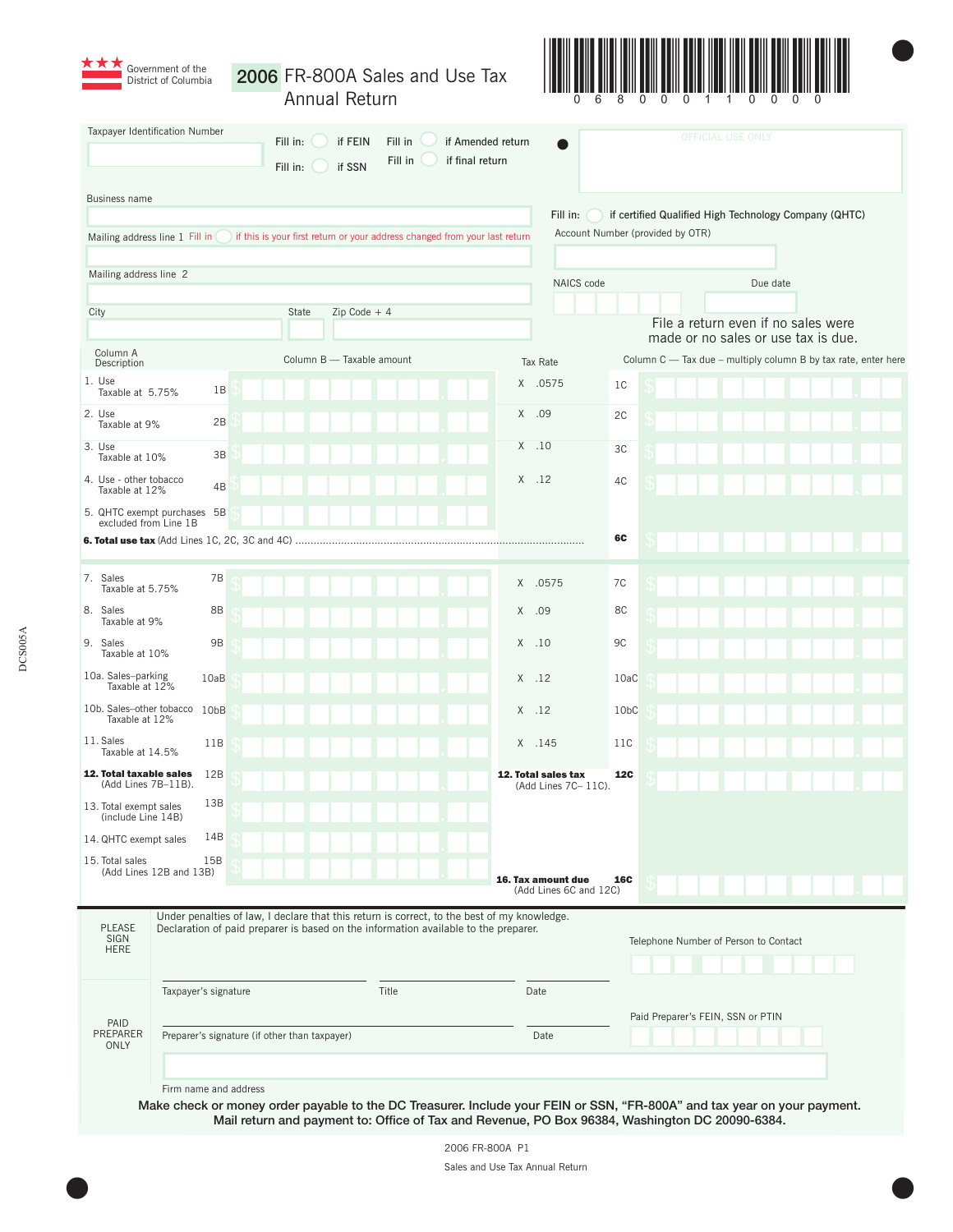|                                                                                                                                           | Government of the<br>District of Columbia                                                                                                                                          |  |       | Annual Return             |       |                                   | 2006 FR-800A Sales and Use Tax                                             |  |                                             |                   |                          |                                                                                                       |          |  |  |
|-------------------------------------------------------------------------------------------------------------------------------------------|------------------------------------------------------------------------------------------------------------------------------------------------------------------------------------|--|-------|---------------------------|-------|-----------------------------------|----------------------------------------------------------------------------|--|---------------------------------------------|-------------------|--------------------------|-------------------------------------------------------------------------------------------------------|----------|--|--|
| Taxpayer Identification Number<br>Fill in:<br>if FEIN<br>if Amended return<br>Fill in<br>Fill in<br>if final return<br>Fill in:<br>if SSN |                                                                                                                                                                                    |  |       |                           |       |                                   |                                                                            |  |                                             |                   | <b>OFFICIAL USE ONLY</b> |                                                                                                       |          |  |  |
| Business name                                                                                                                             |                                                                                                                                                                                    |  |       |                           |       |                                   |                                                                            |  |                                             |                   |                          |                                                                                                       |          |  |  |
|                                                                                                                                           |                                                                                                                                                                                    |  |       |                           |       |                                   |                                                                            |  | Fill in:                                    |                   |                          | if certified Qualified High Technology Company (QHTC)                                                 |          |  |  |
|                                                                                                                                           | Mailing address line 1 Fill in                                                                                                                                                     |  |       |                           |       |                                   | if this is your first return or your address changed from your last return |  | Account Number (provided by OTR)            |                   |                          |                                                                                                       |          |  |  |
| Mailing address line 2                                                                                                                    |                                                                                                                                                                                    |  |       |                           |       |                                   |                                                                            |  | NAICS code                                  |                   |                          |                                                                                                       | Due date |  |  |
|                                                                                                                                           |                                                                                                                                                                                    |  |       |                           |       |                                   |                                                                            |  |                                             |                   |                          |                                                                                                       |          |  |  |
| City                                                                                                                                      |                                                                                                                                                                                    |  | State | $Zip Code + 4$            |       |                                   |                                                                            |  |                                             |                   |                          | File a return even if no sales were                                                                   |          |  |  |
| Column A                                                                                                                                  |                                                                                                                                                                                    |  |       | Column B - Taxable amount |       |                                   |                                                                            |  | <b>Tax Rate</b>                             |                   |                          | made or no sales or use tax is due.<br>Column C - Tax due - multiply column B by tax rate, enter here |          |  |  |
| Description<br>1. Use                                                                                                                     |                                                                                                                                                                                    |  |       |                           |       |                                   |                                                                            |  | X .0575                                     | 1 <sup>C</sup>    |                          |                                                                                                       |          |  |  |
| Taxable at 5.75%<br>2. Use                                                                                                                | 1B                                                                                                                                                                                 |  |       |                           |       |                                   |                                                                            |  |                                             |                   |                          |                                                                                                       |          |  |  |
| Taxable at 9%                                                                                                                             | 2B                                                                                                                                                                                 |  |       |                           |       |                                   |                                                                            |  | X .09                                       | 2C                |                          |                                                                                                       |          |  |  |
| 3. Use<br>Taxable at 10%                                                                                                                  | 3B                                                                                                                                                                                 |  |       |                           |       |                                   |                                                                            |  | $X$ .10                                     | 3C                |                          |                                                                                                       |          |  |  |
| 4. Use - other tobacco<br>Taxable at 12%                                                                                                  | 4B                                                                                                                                                                                 |  |       |                           |       |                                   |                                                                            |  | $X$ 12                                      | 4C                |                          |                                                                                                       |          |  |  |
| excluded from Line 1B                                                                                                                     | 5. QHTC exempt purchases 5B                                                                                                                                                        |  |       |                           |       |                                   |                                                                            |  |                                             |                   |                          |                                                                                                       |          |  |  |
|                                                                                                                                           |                                                                                                                                                                                    |  |       |                           |       |                                   |                                                                            |  |                                             | 6C                |                          |                                                                                                       |          |  |  |
| 7. Sales                                                                                                                                  | 7B                                                                                                                                                                                 |  |       |                           |       |                                   |                                                                            |  | X .0575                                     | 7C                |                          |                                                                                                       |          |  |  |
| Taxable at 5.75%<br>8. Sales<br>Taxable at 9%                                                                                             | 8B                                                                                                                                                                                 |  |       |                           |       |                                   |                                                                            |  | $X$ .09                                     | 8C                |                          |                                                                                                       |          |  |  |
| 9. Sales<br>Taxable at 10%                                                                                                                | 9B                                                                                                                                                                                 |  |       |                           |       |                                   |                                                                            |  | $X$ .10                                     | 9C                |                          |                                                                                                       |          |  |  |
| 10a. Sales-parking<br>Taxable at 12%                                                                                                      | 10aB                                                                                                                                                                               |  |       |                           |       |                                   |                                                                            |  | $X$ .12                                     | 10aC              |                          |                                                                                                       |          |  |  |
| Taxable at 12%                                                                                                                            | 10b. Sales-other tobacco 10bB                                                                                                                                                      |  |       |                           |       |                                   |                                                                            |  | $X$ .12                                     | 10 <sub>b</sub> C |                          |                                                                                                       |          |  |  |
| 11. Sales<br>Taxable at 14.5%                                                                                                             | 11B                                                                                                                                                                                |  |       |                           |       |                                   |                                                                            |  | X .145                                      | 11C               |                          |                                                                                                       |          |  |  |
| 12. Total taxable sales<br>(Add Lines 7B-11B).                                                                                            | 12B                                                                                                                                                                                |  |       |                           |       |                                   |                                                                            |  | 12. Total sales tax<br>(Add Lines 7C- 11C). | <b>12C</b>        |                          |                                                                                                       |          |  |  |
| 13. Total exempt sales<br>(include Line 14B)                                                                                              | 13B                                                                                                                                                                                |  |       |                           |       |                                   |                                                                            |  |                                             |                   |                          |                                                                                                       |          |  |  |
| 14. QHTC exempt sales                                                                                                                     | 14B                                                                                                                                                                                |  |       |                           |       |                                   |                                                                            |  |                                             |                   |                          |                                                                                                       |          |  |  |
| 15. Total sales                                                                                                                           | 15B<br>(Add Lines 12B and 13B)                                                                                                                                                     |  |       |                           |       |                                   |                                                                            |  | 16. Tax amount due                          | <b>16C</b>        |                          |                                                                                                       |          |  |  |
|                                                                                                                                           |                                                                                                                                                                                    |  |       |                           |       |                                   |                                                                            |  | (Add Lines 6C and 12C)                      |                   |                          |                                                                                                       |          |  |  |
| PLEASE                                                                                                                                    | Under penalties of law, I declare that this return is correct, to the best of my knowledge.<br>Declaration of paid preparer is based on the information available to the preparer. |  |       |                           |       |                                   |                                                                            |  |                                             |                   |                          |                                                                                                       |          |  |  |
| SIGN<br><b>HERE</b>                                                                                                                       |                                                                                                                                                                                    |  |       |                           |       |                                   |                                                                            |  |                                             |                   |                          | Telephone Number of Person to Contact                                                                 |          |  |  |
|                                                                                                                                           |                                                                                                                                                                                    |  |       |                           |       |                                   |                                                                            |  |                                             |                   |                          |                                                                                                       |          |  |  |
|                                                                                                                                           | Taxpayer's signature                                                                                                                                                               |  |       |                           | Title |                                   |                                                                            |  | Date                                        |                   |                          |                                                                                                       |          |  |  |
| PAID<br>PREPARER<br>ONLY                                                                                                                  | Preparer's signature (if other than taxpayer)                                                                                                                                      |  | Date  |                           |       | Paid Preparer's FEIN, SSN or PTIN |                                                                            |  |                                             |                   |                          |                                                                                                       |          |  |  |
|                                                                                                                                           |                                                                                                                                                                                    |  |       |                           |       |                                   |                                                                            |  |                                             |                   |                          |                                                                                                       |          |  |  |

DCS007A

DCS007A

Mail return and payment to: Office of Tax and Revenue, PO Box 96384, Washington DC 20090-6384.

TAXPAYER'S COPY TAXPAYER'S COPY